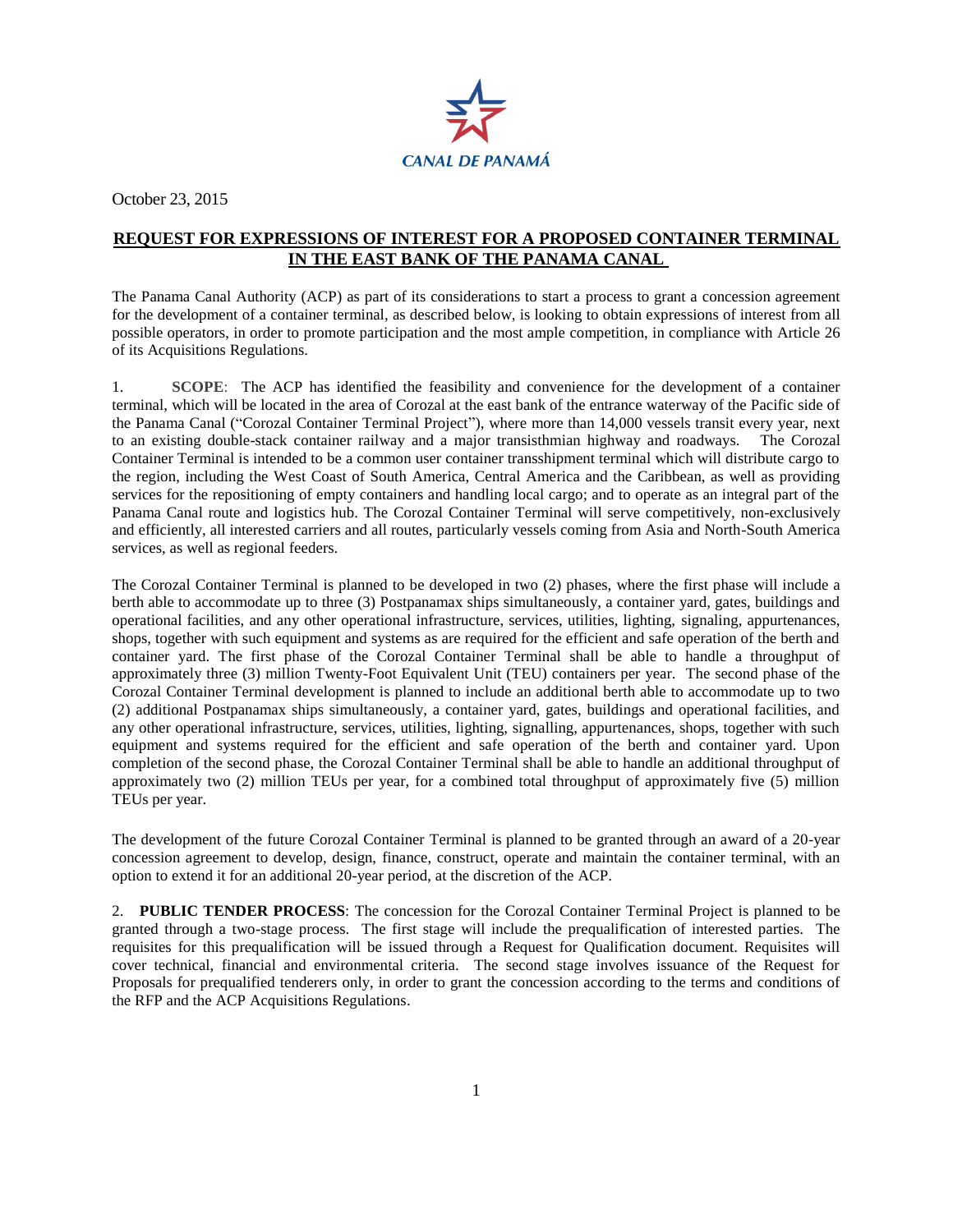3. **PARTICIPATION**: Interested parties in participating in an international public tender process for the Corozal Container Terminal Project should deliver their expressions of interest, by submitting a formal written notification to ACP, according to the letter format contained down below, by not later than **3:00 p.m. (local time) on October 30, 2015**. The expression of interests shall be forwarded via email to:

> Mrs. Alina de Casal, Contract Specialist División de Administración de Proyectos de Construcción Vicepresidencia Ejecutiva de Ingeniería y Administración de Programas Building 732, Ancón, West Corozal Email[: acasal@pancanal.com,](mailto:acasal@pancanal.com) telephone (507) 276-4930

Once the ACP decides to start the Public Tender Process to grant the concession, the ACP will publish the corresponding tender documents to the public in general. In addition, the ACP will contact directly those interested parties that have submitted their expressions of interests as described herein.

4. **EVALUATION AND PURPOSE OF THE INFORMATION**: The described scope of the project is only a reference to the interested parties to submit their expressions of interest in participating. In case of initiating the Public Tender Process, more detailed information will be included within the terms and conditions of the tender documents. Nothing contained herein, and as a result of this expression of interest request, shall be considered as an invitation, initiation of tender, evaluation or acceptance of a proposal by the ACP, nor constitutes an obligation to the ACP to issue a further Public Tender Process for the concession of the project. ACP will consider all expression of interests to be public information.

\* \* \* \* \*